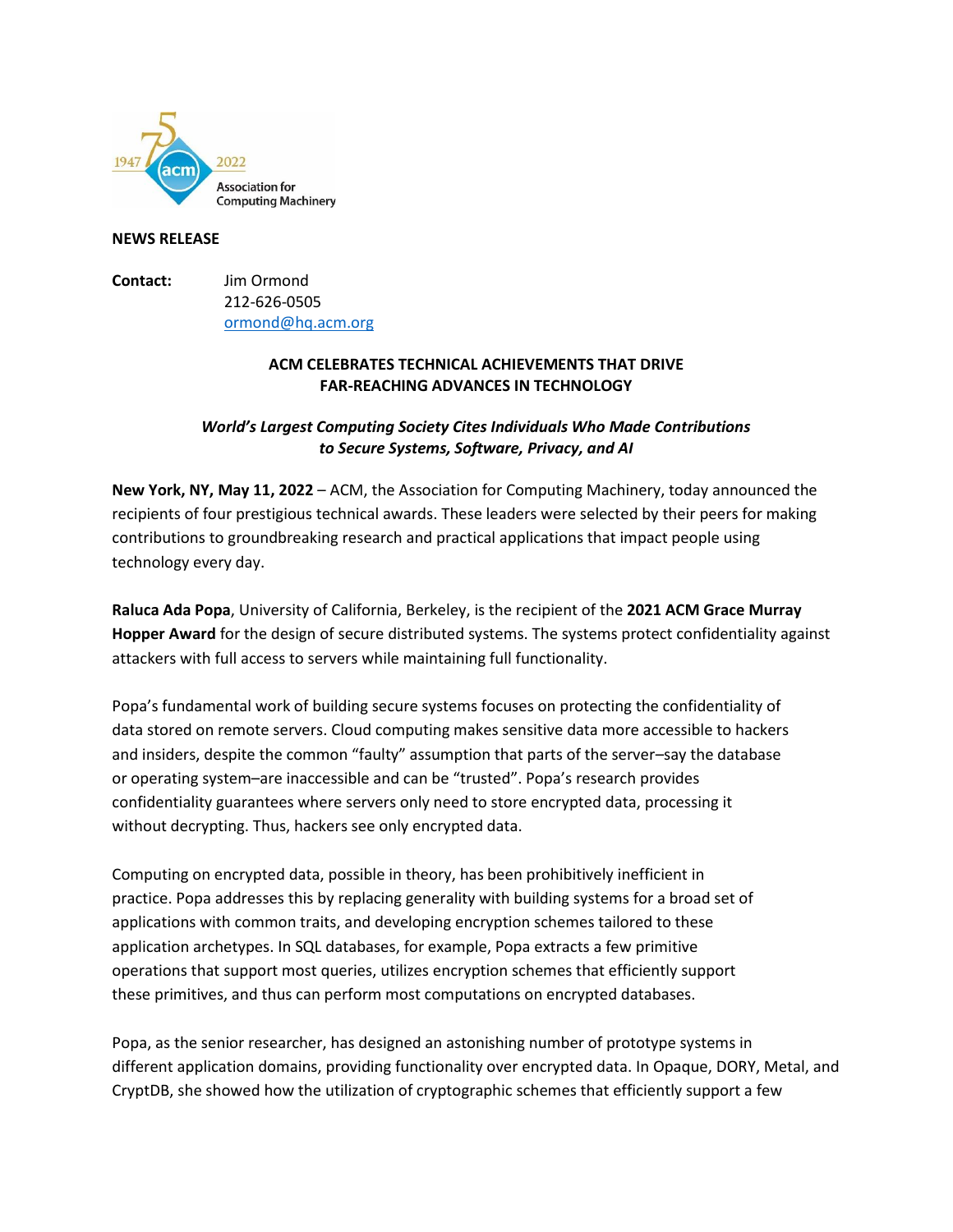carefully identified primitive operations enables performant encrypted databases and file systems. The Helen and Senate prototypes she and her students contributed enable multiple organizations to collaboratively train a machine-learning model or perform data analytics over their combined encrypted data. In Delphi and MUSE, machine learning models execute on the client's input, without revealing the data to the model provider or leaking the model to the client.

*[The ACM Grace Murray Hopper Award](https://awards.acm.org/hopper) is given to the outstanding young computer professional of the year, selected on the basis of a single recent major technical or service contribution. This award is accompanied by a prize of \$35,000. The candidate must have been 35 years of age or less at the time the qualifying contribution was made. Financial support for this award is provided by Microsoft.*

**Xavier Leroy**, Collège de France; **Sandrine Blazy,** University of Rennes 1, IRISA; **Zaynah Dargaye**, Nomadic Labs; **Jacques-Henri Jourdan**, CNRS, Laboratoire Méthodes Formelles; **Michael Schmidt**, AbsInt Angewandte Informatik; **Bernhard Schommer**, Saarland University and AbsInt Angewandte Informatik GmbH; and **Jean-Baptiste Tristan**, Boston College receive the **ACM Software System Award**  for the development of **CompCert**, the first practically useful optimizing compiler targeting multiple commercial architectures that has a complete, mechanically checked proof of its correctness.

CompCert, initiated in 2005, is a compiler for the C programming language and the first industrialstrength compiler with a mechanically checked proof of correctness. It can be used with most computer architectures including PowerPC, ARM, RISC-V and x86 (32 and 64 bits) architectures.

When it was introduced, CompCert represented a major advance over other production compilers, because it did not experience miscompilation issues since it is formally verified using machine-assisted mathematical proofs. The code it produces is proved to behave exactly as specified by the semantics of the source C program. This level of confidence in the correctness of the compilation process enables CompCert to meet the highest levels of software assurance.

Today, CompCert continues as a research project at Inria, the French National Institute for Research in Digital Science and Technology and is available under commercial and noncommercial licenses (source code openly available for noncommercial use). Other researchers build on CompCert, and multiple corporations use it for safety-critical applications.

*[The ACM Software System Award](https://awards.acm.org/software-system) is presented to an institution or individual(s) recognized for developing a software system that has had a lasting influence, reflected in contributions to concepts, in commercial acceptance, or both. The Software System Award carries a prize of \$35,000. Financial support for the Software System Award is provided by IBM.*

**Avrim Blum**, Toyota Technological Institute at Chicago; **Irit Dinur**, Weizmann Institute; **Cynthia Dwork**, Harvard University; **Frank McSherry**, Materialize Inc.; **Kobbi Nissim**, Georgetown University, and **Adam Davison Smith**, Boston University receive the **ACM Paris Kanellakis Theory and Practice Award** for their fundamental contributions to the development of differential privacy.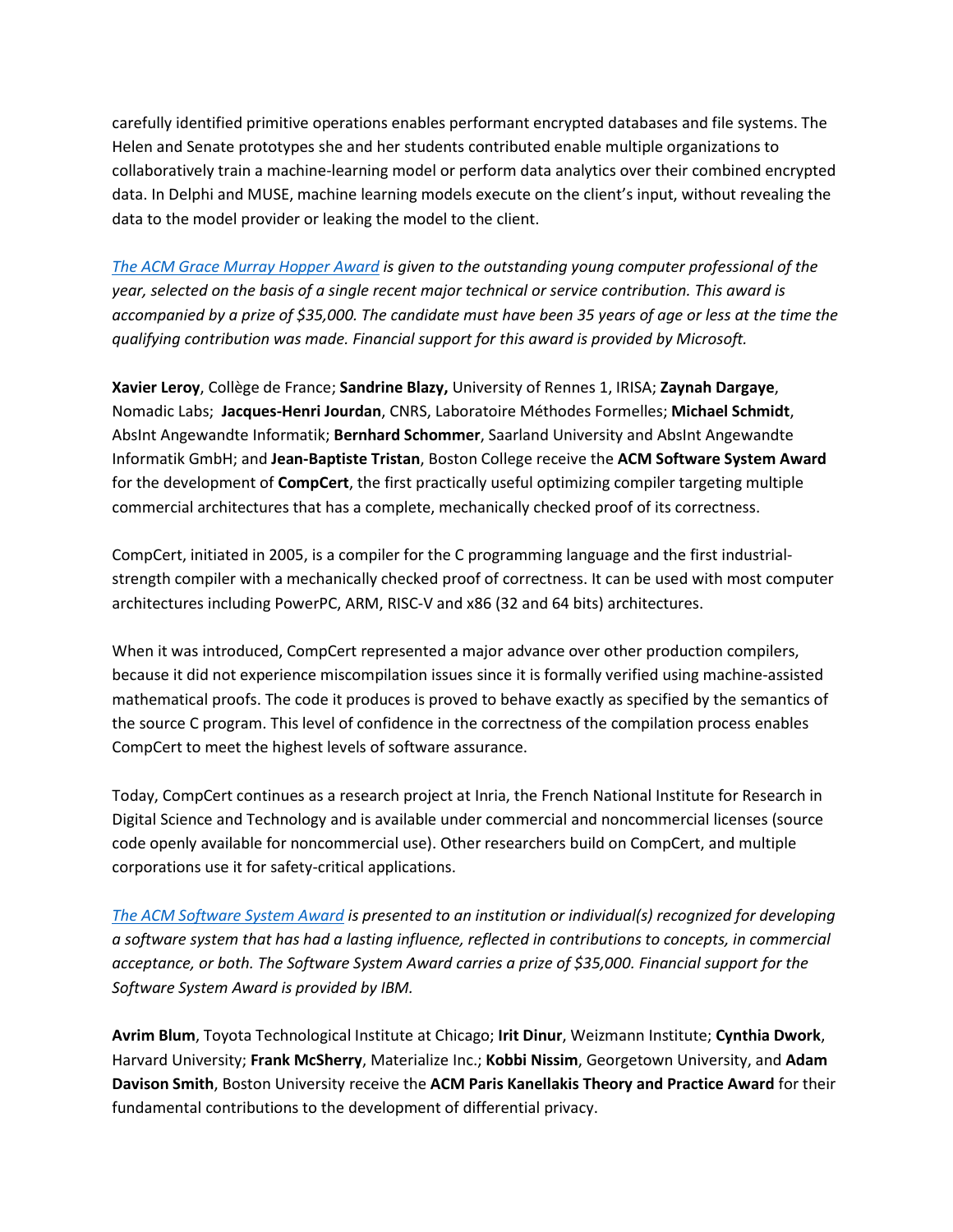Differential privacy is a definition and framework for reasoning about privacy in statistical databases. While the privacy of individuals contributing to a dataset has been a long-standing concern, prior to the Kanellakis recipients' work, computer scientists only knew how to mitigate several specific privacy attacks via a disparate set of techniques. The foundation for differential privacy emerged in the early 2000's from several key papers. At the ACM Symposium on the Principles of Database Systems (PODS 2003) Dinur and Nissim presented a paper which showed that any technique that allows reasonably accurate answers to a large number of queries is inherently non-private.

Later, a sequence of papers by Dwork and Nissim at the International Conference on Cryptology (Crypto 2004); as well as Blum, Dwork, McSherry, and Nissim at the ACM Symposium on the Principles of Database Systems (PODS 2005); and Dwork, McSherry, Nissim, and Smith at the Theory of Cryptology Conference (TCC 2006) further defined and studied the notion of differential privacy.

These separate but related papers formed a definition of differential privacy which captures the kind of privacy needed in statistical settings, where individual information must be protected while still allowing for discovery of common trends. These fundamental works created a vibrant and multidisciplinary area of research, leading to practical deployments of Differential Privacy in industry and by the U.S. Census Bureau, among other applications.

The authors also showed that their definition includes post-processing and composition properties that facilitate design, analysis, and applications of differentially private algorithms. The Laplace and the Gaussian noise mechanisms, which show differentially private analogs of statistical query learning algorithms, also grew out of the Kanellakis recipients' work on differential privacy.

*[The ACM Paris Kanellakis Theory and Practice Award](https://awards.acm.org/kanellakis) honors specific theoretical accomplishments that have had a significant and demonstrable effect on the practice of computing. This award is accompanied by a prize of \$10,000 and is endowed by contributions from the Kanellakis family, with additional financial support provided by ACM's Special Interest Groups on Algorithms and Computation Theory (SIGACT), Design Automation (SIGDA), Management of Data (SIGMOD), and Programming Languages (SIGPLAN), the ACM SIG Projects Fund, and individual contributions.*

**Carla Gomes** of Cornell University receives the **ACM - [AAAI Allen Newell Award](http://awards.acm.org/newell/)** for establishing and nurturing the field of computational sustainability and for foundational contributions to artificial intelligence.

Gomes is a leader in AI, particularly in reasoning, optimization, and the integration of learning and reasoning. She is the driving force behind the new subfield of computational sustainability, embodying the values of multidisciplinary research and social impact. Her research advances core computer science and AI while establishing rich connections to other disciplines.